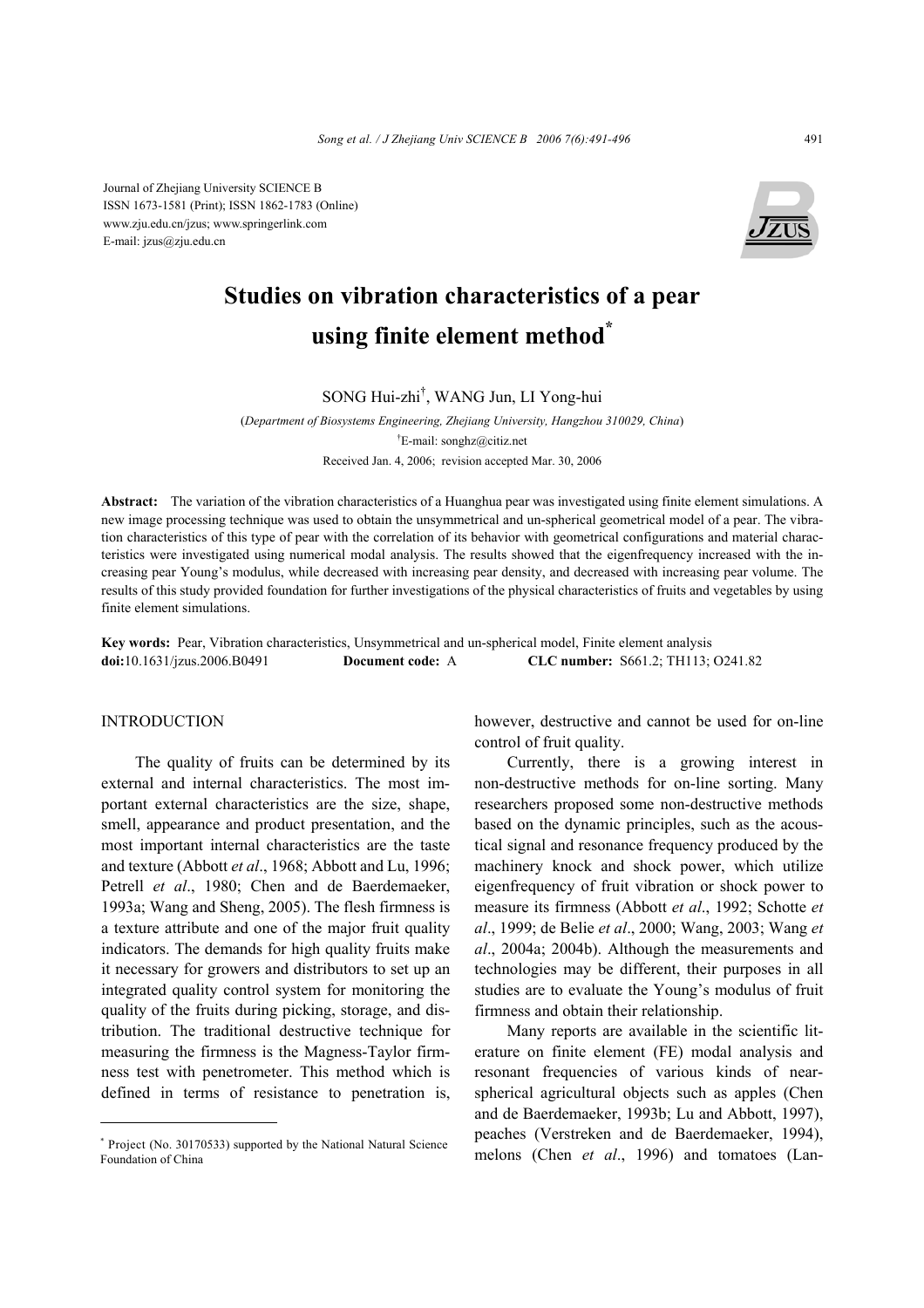genakens *et al*., 1997). These researches showed that, finite element (FE) model analysis is a suitable method for calculating the resonance properties of near-spherical solid materials. However, for the unsymmetrical and un-spherical geometrical model of complex-shaped fruits such as pears, further research is required. For example, Dewulf *et al*.(1999) studied the vibration patterns of a 'conference' pear by FE modal analysis in which the correlation between the material properties and the dynamic characteristics was analyzed. A computer vision-based modelling system was used to establish geometrical models. Jancsok *et al*.(2001) studied the effect of the shape of 'conference' pears on their resonant frequencies using FE modal analysis, with the FE models being validated by resonance experiment measurements.

A new image processing technique was used in this paper to obtain the unsymmetrical and un-spherical geometrical model of a pear by the ANSYS7.0 FE program (ANSYS Inc.). The variation of the dynamic characteristics of a Huanghua pear was investigated using finite element simulations. The vibration characteristics of this type of pear and the correlation of its behavior with geometrical configurations and material characteristics were investigated by using numerical modal analysis. Where results provided foundation for further investigation of the physical characteristic of fruits and vegetable by using finite element simulations.

# MATERIALS AND METHODS

#### **Geometrical model for the pear**

In this work, a new image process technique was used to obtain the unsymmetrical and un-spherical geometrical model of a pear (Fig.1). The image processing system used consisted of a camera and a capture card. The object was placed on a table and pictures (24-bit Bitmap) were taken from one of several views. Digital analysis software was used to load, the images into the memory for display in the screen. A threshold value was used to separate the points of the object from the background. After filtering the noise, the program determines the edges of the object and extracts the boundary points; then Visual Basic software (lab made) was used to scan and obtain the coordinate of this outline; and then a series of round cross section outlines were obtained on the basis of the axle section outline by the ANSYS7.0 program. Finally, the geometry modelling was completed by linking the external outline in the surface of the pear and filling it.



**Fig.1 Geometry modelling of the pear**

#### **Finite element modal analysis**

Finite element modal analysis is a numerical procedure in which the natural frequencies and the mode shapes (the pattern of the deformations during the vibration) of objects are calculated and in the analysis ANSYS7.0 FE program was used. The principle is as follows:

The displacement at any point of any element *e*  $u(\xi,t)$  can be approximately expressed in terms of the nodal displacements  $q^e(t)$  as:

$$
\boldsymbol{u}(\zeta,t)=N^e(\zeta)\cdot \boldsymbol{q}^e(t),\qquad(1)
$$

where  $N^e(\xi)$  is the shape function matrix.

After applying the prescribed time-varying loads  $F(t)$ , and the equilibrium, compatibility and stress-strain conditions to all the degrees of freedom (DOFs), the following well-known matrix equation describing the dynamic motion of the pear can be obtained:

$$
M\ddot{q}(t) + C\dot{q}(t) + Kq(t) = F(t).
$$
 (2)

It is assumed that the system is not damped. The undamped vibration of the nodes can be described by Eq.(3).

$$
M\ddot{q}(t) + Kq(t) = F(t), \qquad (3)
$$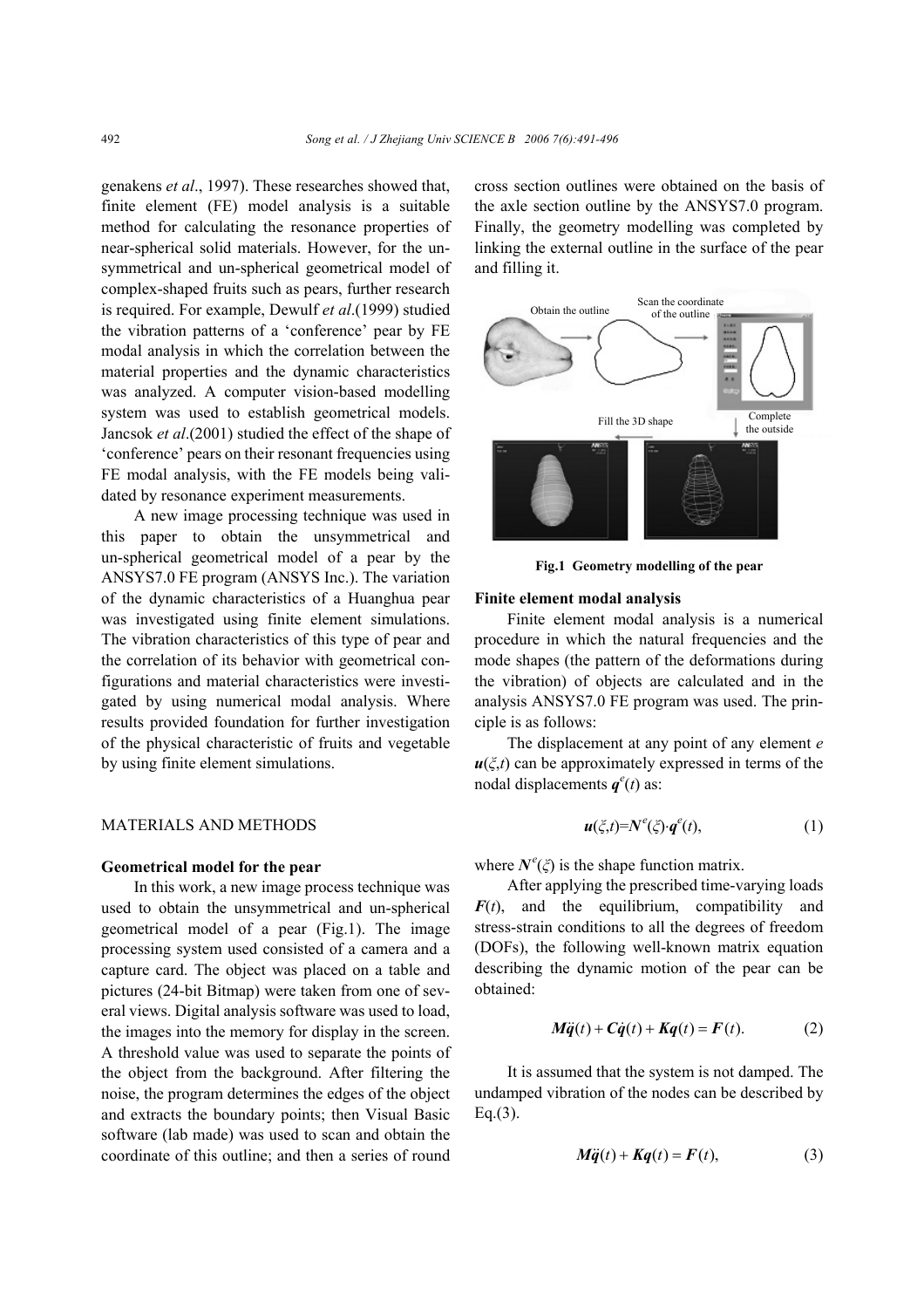where  $M$  is the mass matrix,  $C$  is the damped matrix, *K* is the stiffness matrix,  $q(t)$ ,  $\dot{q}(t)$  and  $\ddot{q}(t)$  are the displacement, velocity and acceleration vectors, and *t*  is the time. In this FE modal analysis free vibration is assumed, so no force is applied and correspondingly  $F(t)=0$ . For a linear system this vibration will be harmonic of the form:

$$
q_i(t) = \phi_i \cdot \sin \omega_i t, \qquad (4)
$$

where  $\phi_i$  is the eigenvector representing the *i*th natural frequency, *ωi* is the *i*th natural angular frequency and *t*  is the time. By substituting Eq. $(4)$  into Eq. $(3)$  it follows, that

$$
(\boldsymbol{K} - \omega_i^2 \boldsymbol{M})\phi_i = 0. \tag{5}
$$

For a non-trivial solution this corresponds to the following equation:

$$
\det(\mathbf{K} - \omega_i^2 \mathbf{M}) = 0. \tag{6}
$$

This Eq.(6) represents an eigenvalue problem that can be solved for *n* values of  $\omega^2$  (eigenvalues) and *n* eigenvectors, where *n* is the number of all the degrees of freedom (DOFs). This eigenvalue problem was solved by using ANSYS7.0 FE program using the subspace iteration method.

The first 50 mode shapes of the pear were calculated. The mode shapes were identified by examining the deformation plot and by the animated mode shape display.

#### **Vibration characteristics analysis of FE modal**

The pear is considered an elastic homogeneous object and the influence of pericarp and the core can be neglected and assumed to be the same as listed in (Dewulf *et al*., 1999; Jancsok *et al*., 2001). The bottom boundary constraint has been applied.

The geometrical model of the pear is meshed by using 3D structural 8 nodes 45 solid elements (Fig.2). From the results of the validation experiments, the following material properties are used: density of 1000 kg/m<sup>3</sup>, Young's modulus of 4.0 MPa and Poisson's ratio was assumed to be 0.3 (Teng, 2002; Wang, 2003; Wang *et al*., 2004a; 2004b). Three different volume pear samples including pear A (volume 325

 $\text{cm}^3$ ), pear B (volume 250 cm<sup>3</sup>) and pear C (volume  $200 \text{ cm}^3$ ), were used and their vibration frequencies were calculated separately.



**Fig.2 Finite element meshing of the pear B** 

In order to investigate the dynamic behaviour of this type of pear and the correlation of its behaviour with geometrical configurations and material characteristics, the following material properties were used: (1) Young's modulus of 2.0~4.0 MPa, density of 860 kg/m<sup>3</sup>, Poisson's ratio assumed to be 0.3 and volume of  $325 \text{ cm}^3$  were to analyze the correlation of Young's modulus and frequency; (2) Young's modulus of 2.0 MPa, density of  $850~1000 \text{ kg/m}^3$ , Poisson's ratio assumed to be 0.3 and volume of 325  $\text{cm}^3$  were used to analyze the correlation of density and frequency; (3) Young's modulus of 2.0 MPa, density of 860 kg/m<sup>3</sup>, Poisson's ratio assumed to be 0.3 and volume of  $200 \sim 350$  cm<sup>3</sup> were used to analyze the correlation of volume and frequency.

## RESULTS AND DISCUSSION

Fifty modes were obtained by the finite element analysis on the selected pears. There were six rigid body modes which could be observed at a frequency below 100 Hz. The first vibration mode (No. 7) was a mode where the stem of the pear is deformed. This mode is called a bending mode. Mode No. 8 was the same as mode No. 7 but the deformation was perpendicular to the one in mode No. 7 (Fig.3a). Mode No. 9 was a torsion mode (Fig.3b). Mode No. 10 was a mode where the whole pear was deformed in longitudinal direction (Fig.3c). In this mode as the pear was compressed and elongated, it became shorter and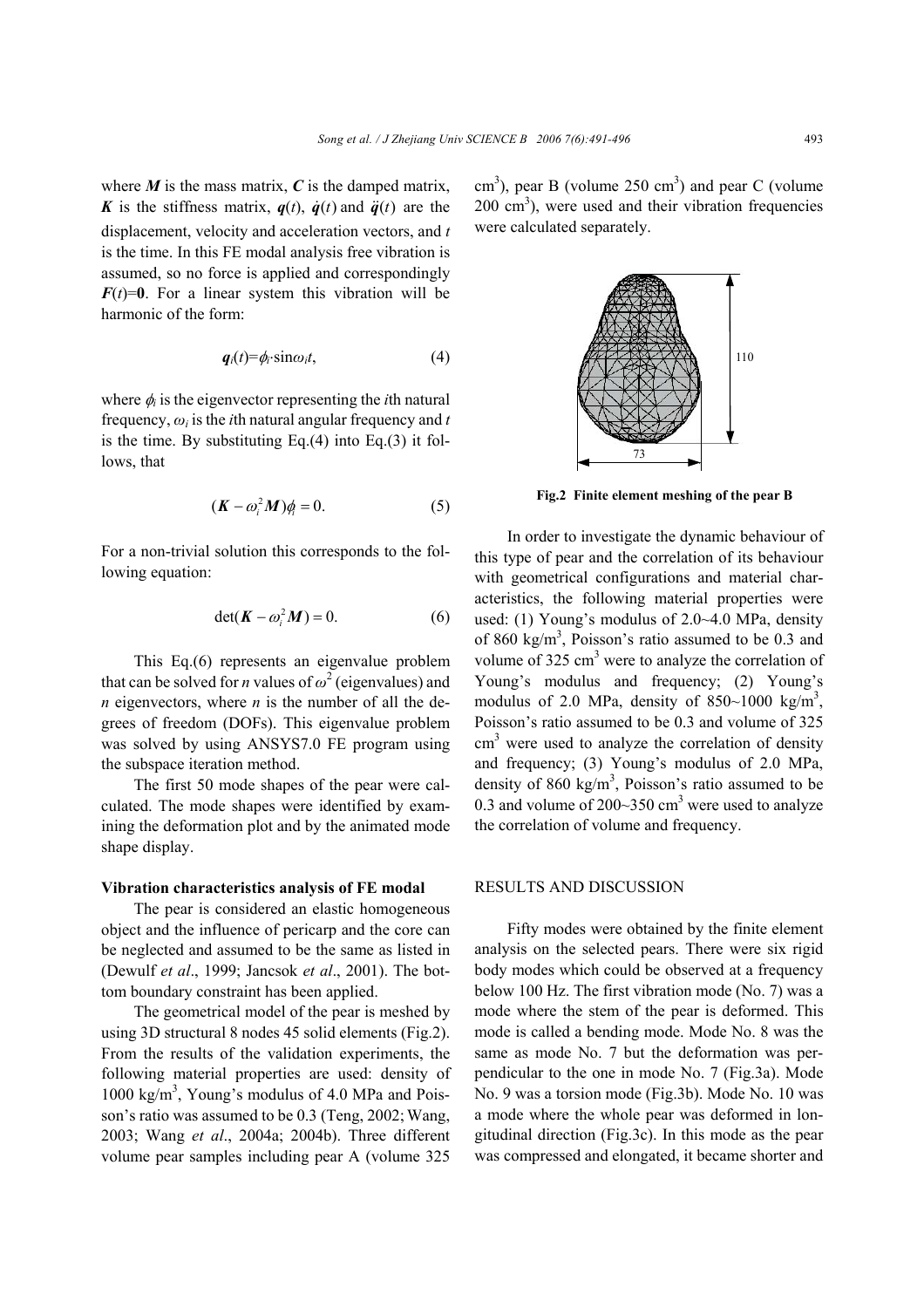longer. This mode is called compression or longitudinal mode. Modes No. 11 and No. 12 were also bending modes, but there were two nodal regions where the deformations were high. The deformations on the two modes were perpendicular to each other. Mode No. 13 was also a torsion mode. The difference between modes No. 9 and No. 13 was that in No. 9 there was only one nodal region without deformation while at No. 13 there were two. The deformations in the modes No. 14 and No. 15 were also mutually perpendicular, and they were more complex bending modes. The higher modes were complex modes with vibration pattern not related to this study.



**Fig.3 Mode shapes of the finite element model. (a) Bending mode (No. 8); (b) Torsion mode (No. 9); (c) Compression mode (No. 10)**

Fig.4 shows the one-way distributed stress of the bended vibration model of the mode (No. 8). In the illustration, the dark color of the calyx end of the pear is the positive largest stress area and the dark color of the pear stem is negative largest stress area.

Table 1 shows the result of the FE simulation compared with the result of the experimental modal analysis (Teng, 2002; Wang, 2003; Wang *et al*., 2004a; 2004b). The calculated data agree wholely



**Fig.4 Stress distribution of bending model (No. 8)**

with the experimental data (absolute error<5%). The discrepancy between the calculated and measured results may be due to: (1) the pear is considered to be a linear elastic object and homogeneous, with the influence of pericarp and the core neglected; (2) the difference between experimental knock point and numerical model knock point; (3) the difference between material characteristic parameter, the form of the geometry of the real pear and numerical model; (4) the measured frequency was based on the real pear with pericarp and core, and the density of which are higher than flesh. So the measured frequency is generally higher than finite element method calculated frequency.

As shown in Fig.5, the lines are corresponding to 1~50 modal frequency arrays sequentially from bottom to top.

The eigenfrequency increased with increasing pear Young's modulus, but decreased with increasing pear density and volume. In which the Young's modulus  $E$ , the volume  $V$  (or quality) more obviously affect frequency *f*. This is completely consistent with the experimental conclusion (Teng, 2002; Wang, 2003; Wang *et al*., 2004a; 2004b).

| Table 1 Calculated and measured resonant frequencies                                      |           |                     |                     |                              |
|-------------------------------------------------------------------------------------------|-----------|---------------------|---------------------|------------------------------|
|                                                                                           | Pear A    | Pear B              | Pear C              | Mode                         |
| (volume 300 cm <sup>3</sup> ) (volume 250 cm <sup>3</sup> ) (volume 200 cm <sup>3</sup> ) |           |                     |                     |                              |
| FEM calculated frequency (Hz)                                                             | 287.42    | 344.01              | 430.12              | No. 7: Bend                  |
|                                                                                           | 288.03    | 345.16              | 431.20              | No. 8: Bend                  |
| Measured frequency (Hz) <sup>*</sup>                                                      | $305.30*$ | 358.70 <sup>*</sup> | $450.50^{*}$        | Bend                         |
| FEM calculated frequency (Hz)                                                             | 432.26    | 518.61              | 648.15              | No. 11: Second order bending |
|                                                                                           | 433.74    | 519.81              | 650.15              | No. 12: Second order bending |
| Measured frequency (Hz) <sup>*</sup>                                                      | $451.20*$ | 535.60*             | 670.40 <sup>*</sup> | Second order bending         |

**Table 1 Calculated and measured resonant frequencies** 

\* Quoted from the result of experiment (Teng, 2002; Wang, 2003; Wang *et al*., 2004a; 2004b); FEM: Finite element method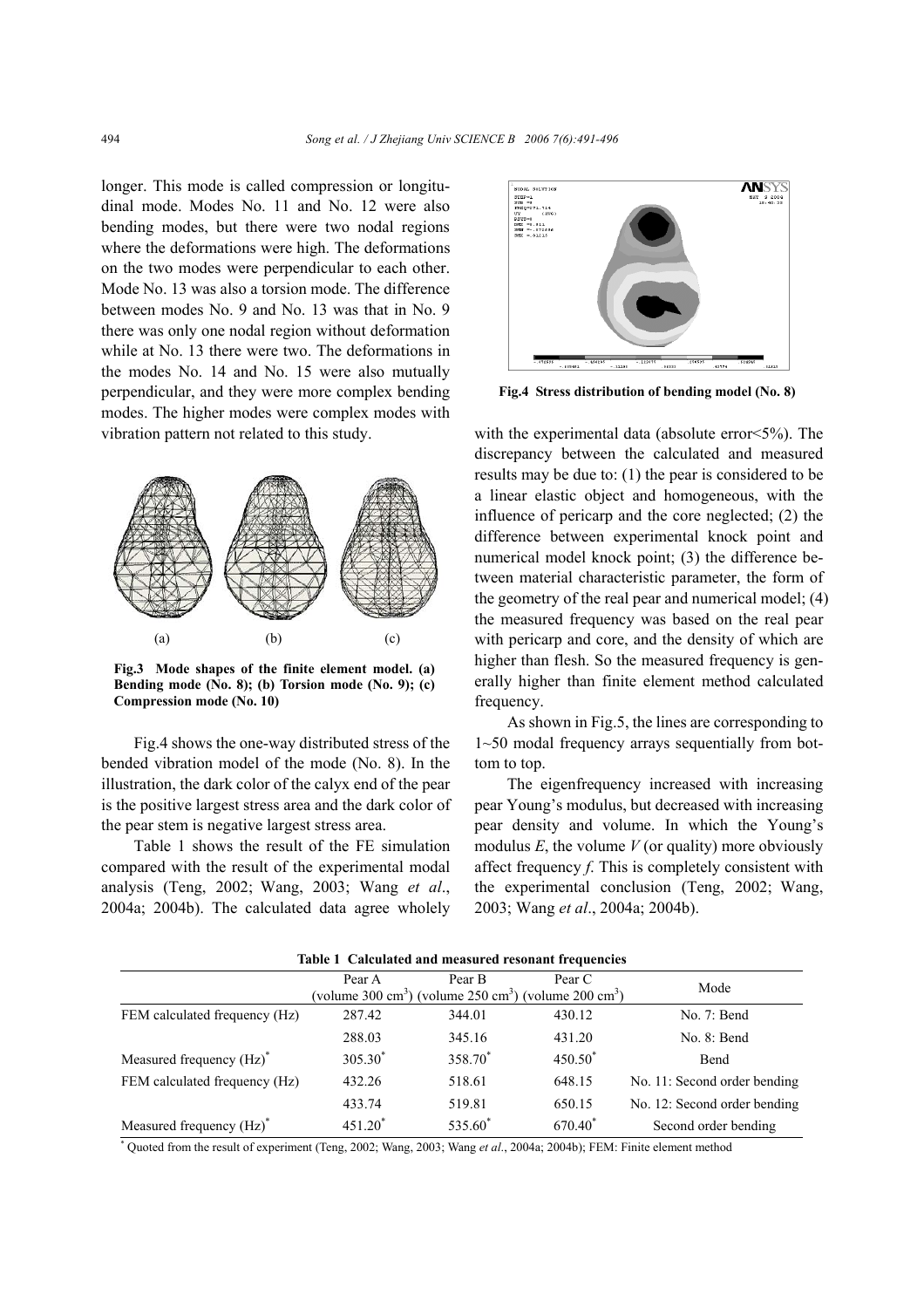

**Fig.5 The correlation between the frequencies and the Young's modulus, density, volume (1~50 modal frequency arrays sequentially from bottom to top). (a) Frequency vs Young's modulus; (b) Frequency vs density; (c) Frequency vs volume** 

#### **CONCLUSIONS**

1. The new image processing technique has been

used to obtain the unsymmetrical and un-spherical geometrical model of a pear using ANSYS7.0 FE program, the variations of the resonant frequencies and modes of a pear were investigated by using finite element simulations.

2. Fifty modes were obtained by the finite element analysis. Six rigid body modes (Nos. 1~6) could be observed at a frequency below 100 Hz. Mode 16 to higher modes are complex modes with their vibration pattern not related to this study.

3. The vibration characteristics of this type of pear with the correlation of its behavior with geometrical configurations and material characteristics was investigated using numerical modal analysis. The results showed that the eigenfrequency increased with increasing pear Young's modulus, decreased with increasing pear density and volume. In which the Young's modulus *E*, the volume *V* (or quality) is more obviously affect frequency *f*.

### **References**

- Abbott, J.A., Lu, R., 1996. Anisotropic mechanical properties of apples. *Transactions of the ASAE*, **39**(4):1451-1459.
- Abbott, J.A., Bachman, G.S., Childers, N.F., Fiztgerald, J.V., Matusik, F.J., 1968. Sonic techniques for measuring texture of fruit and vegetables. *Food Technology*, **22**:635-645.
- Abbott, A.J., Affeldt, A.H., Liljedahl, A.L., 1992. Firmness measurement of stored 'Delicious' apples by sensory methods, Magness-Taylor, and sonic transmission. *Journal of the American Society for Horticultural Science*, **117**:590-595.
- Chen, H., de Baerdemaeker, J., 1993a. Madal analysis of the dynamic behavior of pineapples and its relation to fruit firmness. *Transactions of the ASAE*, **36**(5):1439-1444.
- Chen, H., de Baerdemaeker, J., 1993b. Finite-element-based modal analysis of fruit firmness. *Transactions of the ASAE*, **36**(6):1827-1833.
- Chen, H., de Baerdemaeker, J., Bellon, V., 1996. Finite element study of the melon for nondestructive sensing of firmness. *Transactions of the ASAE*, **39**(3):1057-1065.
- de Belie, N., Schotte, S., Coucke, P., de Baerdemaerker, J., 2000. Development of an automated monitoring device to quantify changes in firmness of apple during storage. *Postharvest Biology and Technology*, **18**(1):1-8. [doi:10. 1016/S0925-5214(99)00063-0]
- Dewulf, W., Jancsók, P., Nicolaï, B.M., de Roeck, G., Briassoulis, D., 1999. Determining the firmness of a pear using finite element modal analysis. *Journal of Agricultural Engineering Research*, **74**(3):217-224. [doi:10.1006/jaer. 1999.0451]
- Jancsok, P.T., Clijmans, L., Nicolai, B.M., de Baerdemaeker, J., 2001. Investigation of the effect of shape on the